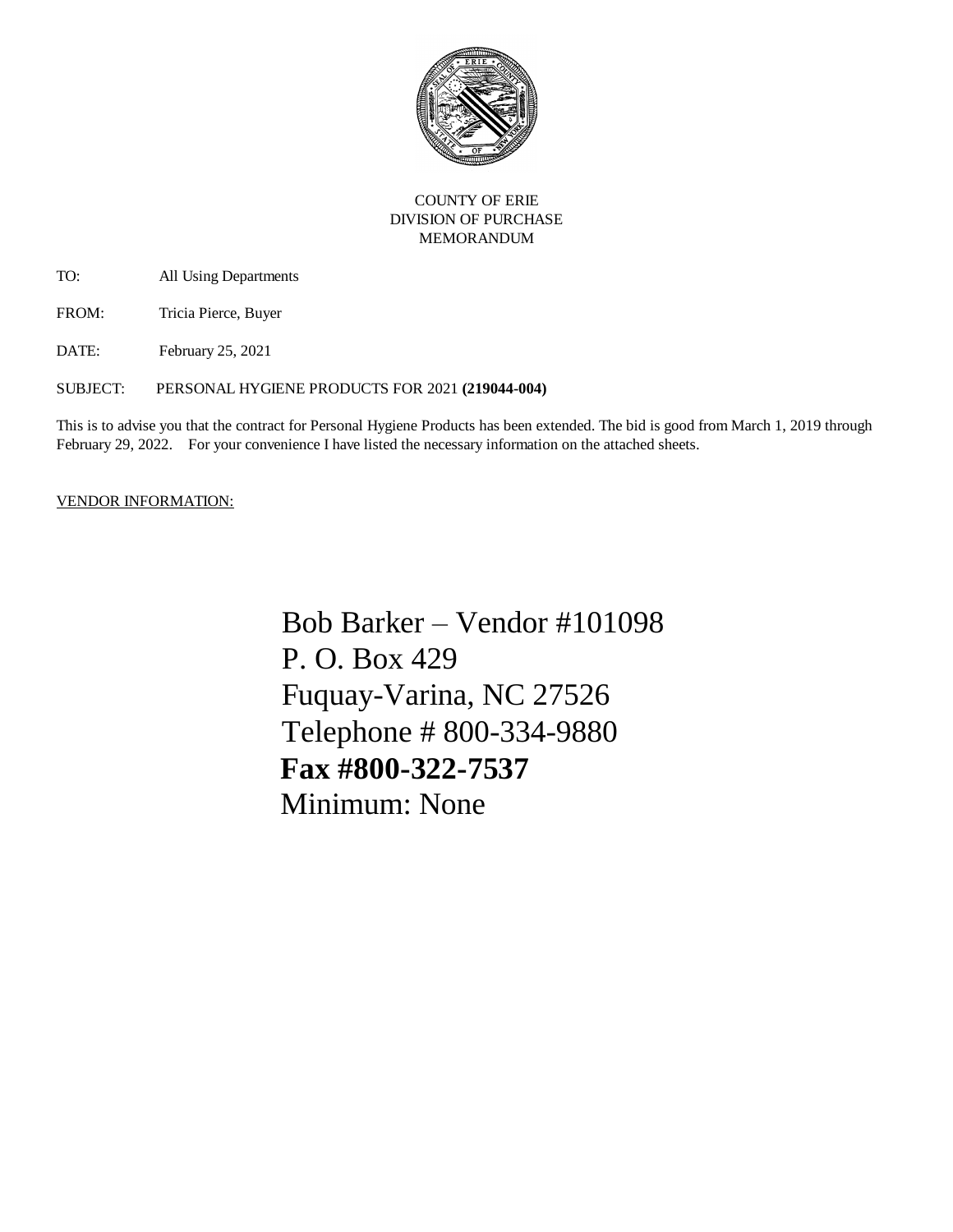COUNTY OF ERIE, STATE OF NEW YORK PAGE 2A OF 6 PAGES DIVISION OF PURCHASE<br>INVITATION TO BID #219044-004

1770 EXTREMIN STREET, ROOM 1254<br>BUFFALO, NY 14202

| 1.  | Toothpaste, Clear Only! 1.5 oz.<br>Bob Barker CO. MST15<br><b>QUANTITY PER CASE: 144</b>                                                     | <b>CASE PRICE</b><br>\$28.06/cs |  |
|-----|----------------------------------------------------------------------------------------------------------------------------------------------|---------------------------------|--|
| 2.  | Toothpaste, Crest .85 oz.<br>Crest PR39000<br><b>QUANTITY PER CASE: 240</b>                                                                  | \$83.06/cs                      |  |
| 3.  | 3" Thumb Toothbrushes<br>Bob Barker Co. TH42<br><b>QUANTITY PER CASE: 720</b>                                                                | \$29.90/cs                      |  |
| 4.  | Toothbrushes Individually Boxed, Full Size w/nylon bristles<br>50-tuft Medium<br>Bob Barker #50NB-M<br><b>QUANTITY PER CASE: 144</b>         | \$13.66/cs                      |  |
| 5.  | Mouthwash Alcohol Free 4 oz. Plastic Bottle Only!<br>Bob Barker #AFM4<br><b>QUANTITY PER CASE: 60</b>                                        | \$33.16/cs                      |  |
| 6.  | Toothpaste, High Security Clear Gel Flouride<br>No larger than .25oz packet 1000/case<br>Bob Barker Co. AFM4                                 | \$46.86/cs                      |  |
| 7.  | Disposable Single Edge Razor, 500/Case<br><b>MAXIMUM SECURITY VIBRANT COLOR</b><br>BLADE WITH CLEAR HEAD AND HANDLE<br>Bob Barker Co. CRB500 | \$83.00/cs                      |  |
| 8.  | Shaving Cream 11 oz. Aerosol Can<br>BRAND NAME BIDDING ON: Freshscent #ASC11<br><b>QUANTITY PER CASE: 12</b>                                 | \$23.06/cs                      |  |
| 9.  | Degree Deodorant for Men Regular Scent .5 oz.<br>Degree #152296<br><b>QUANTITY PER CASE: 36</b>                                              | \$33.96/cs                      |  |
| 10. | Degree Deodorant for Women .05 oz.<br>BRAND BIDDING ON: Degree #23520<br><b>QUANTITY PER CASE: 36</b>                                        | \$28.96/cs                      |  |